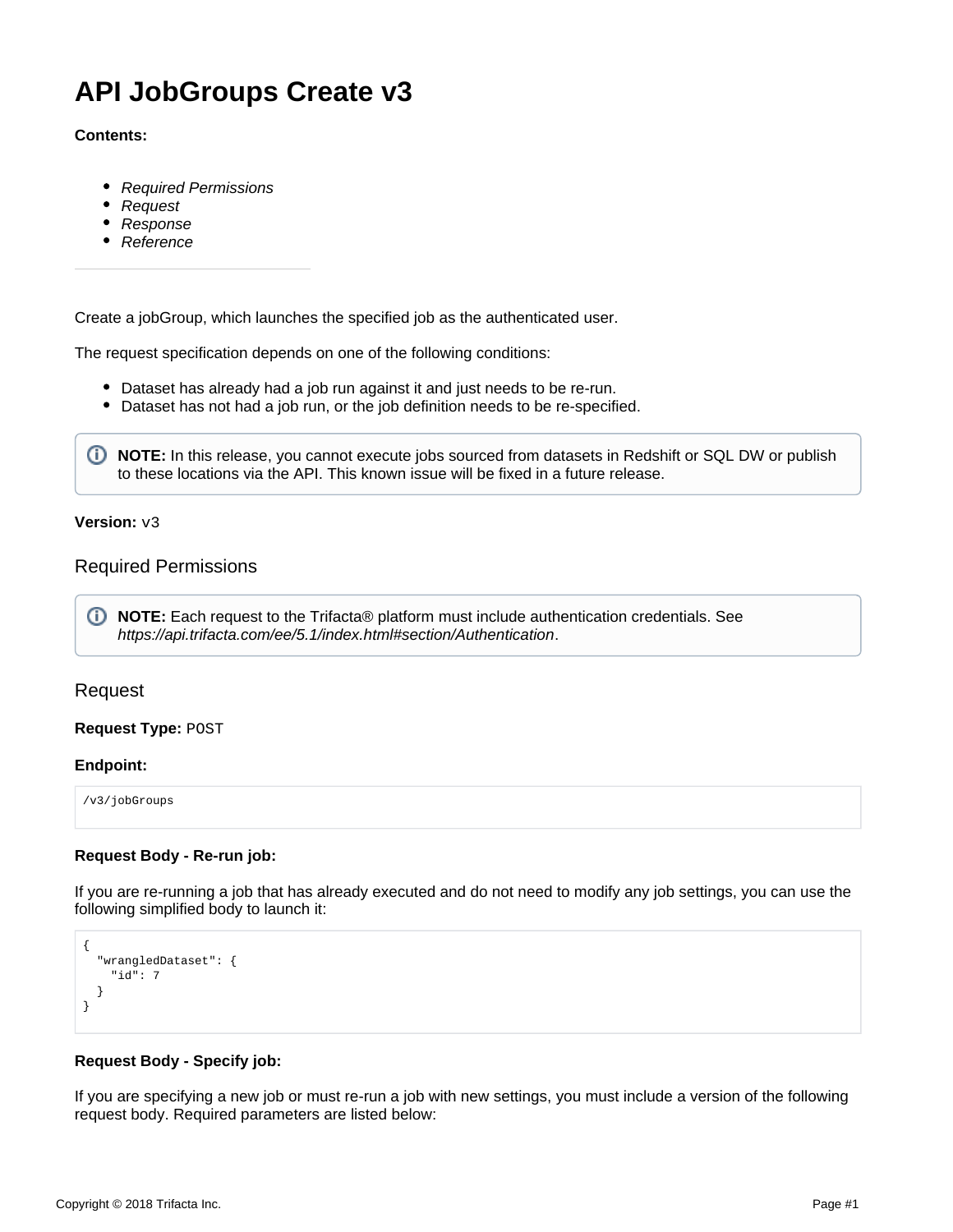```
{
   "wrangledDataset": {
    "id": 1
  },
   "overrides": {
    "execution": "photon",
    "profiler": false,
     "writesettings": [
      {
         "path": "hdfs://hadoop:50070/trifacta/queryResults/admin@trifacta.local/cdr_txt.csv",
         "action": "create",
         "format": "csv",
         "compression": "none",
         "header": false,
         "asSingleFile": false
       }
    ]
  },
   "ranfrom": "cli"
}
```
# <span id="page-1-0"></span>Response

# **Response Status Code - Success:** 201 - Created

# **Response Body Example:**

```
{
  "jobgroupId": 3,
  "jobIds": [
    5,
    6
  ],
  "reason": "JobStarted",
  "sessionId": "9c2c6220-ef2d-11e6-b644-6dbff703bdfc"
}
```
# <span id="page-1-1"></span>Reference

# **Request Reference:**

| <b>Property</b>             | <b>Description</b>                                                                                                                                                                                                                                                                                                          |
|-----------------------------|-----------------------------------------------------------------------------------------------------------------------------------------------------------------------------------------------------------------------------------------------------------------------------------------------------------------------------|
| wrangledDataset             | (required) Internal identifier for the object whose results you wish to generate. The recipes of all preceding<br>datasets on which this dataset depends are executed as part of the job.                                                                                                                                   |
| overrides.<br>execution     | (required, if first time running the job) Indicates the running environment on which the job is executed. Accepted<br>values:<br>• photon<br>• spark - Spark job on the integrated Hadoop cluster<br>• databricksSpark - Spark implementation on Azure Databricks<br>For more information, see Running Environment Options. |
| overrides.<br>profiler      | (required, if first time running the job) When set to true, a visual profile of the job is generated as specified by<br>the profiling options for the platform. See Profiling Options.                                                                                                                                      |
| overrides.<br>writesettings | (required, if first time running the job) These settings define the publishing options for the job. See below.                                                                                                                                                                                                              |